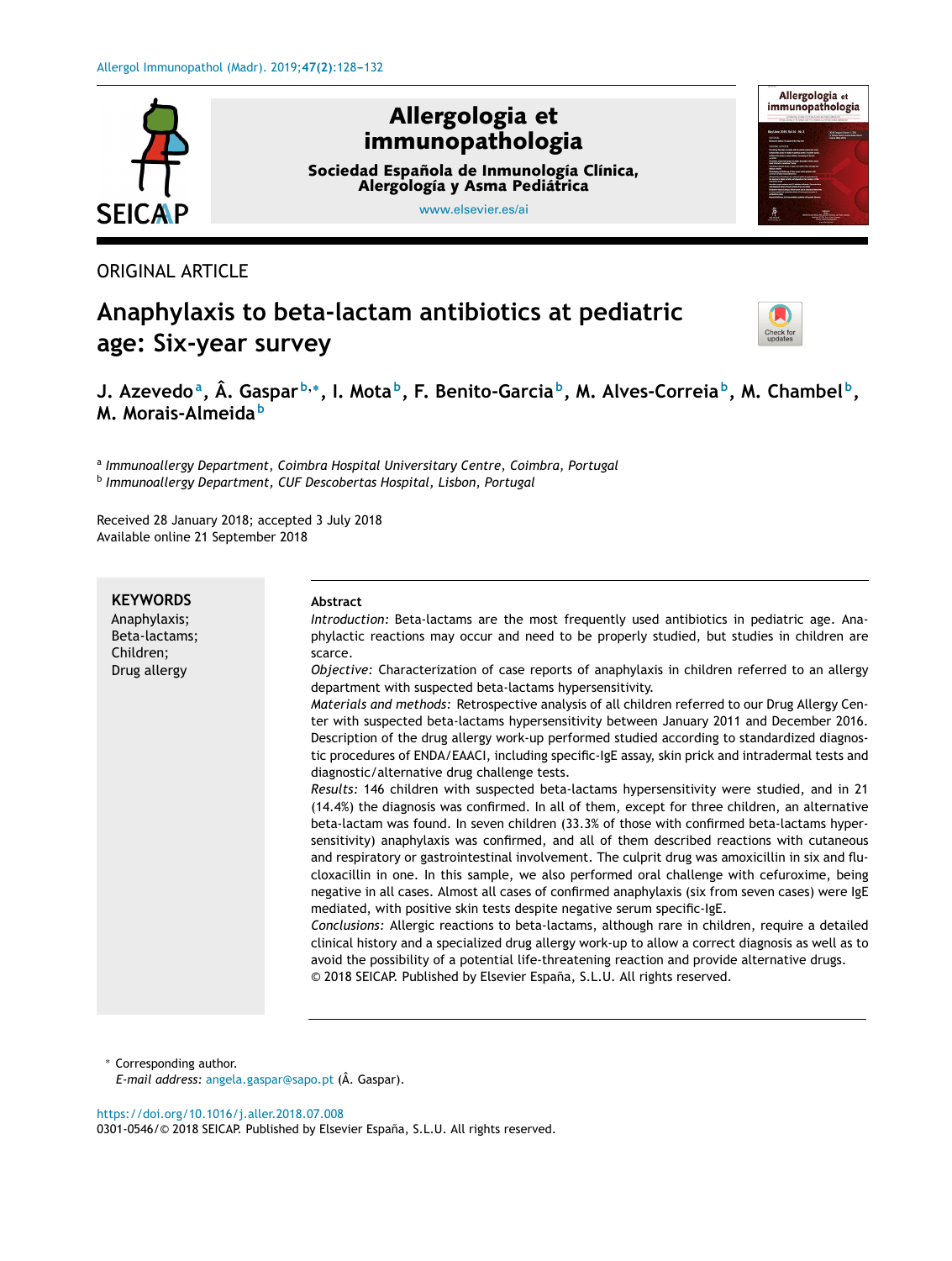#### **Introduction**

Beta-lactams antibiotics (BL) are the most frequent elicitors of allergic drug reactions in children.<sup>1</sup> [T](#page-4-0)he increasing use of antibiotics, overmedication along the time, and the synthe-sis of new drugs enhance the risk of new allergic reactions.<sup>[2](#page-4-0)</sup> Furthermore, anaphylaxis from drug intake has grown in the last two decades. $3$  The prevalence and incidence of allergic reactions to BL in the population are not [w](#page-4-0)ell known, $4$  with reports from 0.7 to 10%, with anaphylaxis from 0.004% to 0.01[5](#page-4-0)%.<sup>5</sup> In the pediatric age, studies are even scarcer.

For most of the drug hypersensitivity (DH) reactions, no sensitization can be showed.<sup>[6](#page-4-0)</sup> In case of BL we can perform skin prick and intradermal tests and in vitro tests with an assay of specific IgE.<sup>[7](#page-4-0)</sup> If there was a suggestive history of DH with negative or non-conclusive tests we performed a drug provocation test (DPT), considered mandatory for DH diagnosis. $8$  Although the sensitivity and specificity of cutaneous tests, some studies show that more than 30% of patients with allergic reactions to BL will fail the diagnosis if they do not undergo a DPT.<sup>4</sup> [If](#page-4-0) there were no reaction in the DPT, studies evaluating the validity of the DPT show that the majority of patients (>[9](#page-4-0)5%) tolerate the drug in real life. $9$ 

Skin is the organ most frequently involved in hypersensitivity reactions to BL. However, the attainment of various organs or systems can make the reaction potentially fatal. Therefore, anaphylactic reactions must be especially appreciated in their study. It is extremely important to clarify HS to BL because, if confirmed, it involves the use of different antibiotic spectra, which are associated with additional costs and increased resistance to antibiotics and other complications.[4](#page-4-0)

The aim of this study was to evaluate and describe the work-up activity performed over a six-year period (2011-2016) in children referenced to our Drug Allergy Center with suspected DH to BL, focusing in those with anaphylaxis to BL.

#### **Materials and methods**

The authors included in this descriptive study a group of consecutive children (younger than 18 years old) who were referred to our Drug Allergy Center of CUF Descobertas Hospital (Lisbon, Portugal) with suspected hypersensitivity to BL, over a six-year period (from January 2011 to December 2016). All patients were previously observed in our outpatient clinic by an allergist, and were only referred to the Drug Allergy Center if they had a clinical history compatible with hypersensitivity to BL.

Clinical data with a detailed description of symptoms and circumstances of the reaction was collected in clinical files. Considering the reported clinical history and the age of the children, specific IgE assay, skin prick tests and intradermal tests were performed. If all were negative or if there was low suspicion, an oral drug challenge was performed. All legal guardians were fully informed about the procedures (risks and possible adverse reactions) and all of them signed an informed consent according to the Helsinki Declaration. The diagnostic procedures followed the ENDA/EAACI (*European Network of Drug Allergy/European Academy of Allergy and Clinical Immunology*) recommendations.<sup>[9,10](#page-4-0)</sup>

#### **In vitro tests**

Serum-specific IgE antibodies (ImmunoCAP® , Thermo Fisher Scientific, Waltham, MA, USA) for penicillin G/V, amoxicillin and ampicillin were used. Assays were performed at least four weeks after the clinical reaction and a cut-off value ≥0.35 kU/L was considered for positivity.

#### **In vivo tests**

Skin prick tests (SPT) were the first step of the in vivo investigation, and only if negative, intradermal tests (IDT) were carried out, considering the age of the children. Skin tests were accomplished using solutions, daily prepared, of benzylpenicilloyl octa-L-lysine (PPL) ( $5 \times 10^{-5}$  mM) and sodium benzylpenilloate -- minor determinant (MD) (2 × 10<sup>-5</sup> mM) (DAP® Penicillin, Diater, Madrid, Spain), penicillin G (25,000 IU/mL), amoxicillin (25 mg/mL) and clavulanic acid (CLV)  $(2.5 \text{ mg/mL})$ , and cefuroxime  $(2.5 \text{ mg/mL})$ .<sup>[9](#page-4-0)</sup> Other drugs (penicillin derivatives/cephalosporins) were tested according to the suspicion. In those with symptoms compatible with severe reactions, IDT were carried out beginning with 10 times more diluted solutions, which were gradually increased until the appearance of a positive skin response or until reaching the maximum concentration described above. Histamine (10 mg/mL) was used as a positive control for SPT and 0.9% saline solution as a negative control. Skin tests were performed at least four weeks after the clinical reaction.

First readings were taken after 15 and 20 min for SPT and IDT, respectively. Both tests were performed on the volar forearm. In SPT a mean wheal larger than 3 mm, accompanied by erythema, with a negative response to negative control was considered positive. IDT were done by the injection of 0.02-0.05 mL of the hapten solution, raising a small wheal that is marked initially. In IDT an increase in mean diameter greater than 3 mm of the wheal area marked initially was considered positive. All patients, particularly in case of high suspicion of non-immediate reactions, were informed about the possibility of having a late reaction within an interval of 24-48h, and a delayed reading has been taken.

#### **Drug provocation tests (DPT)**

After skin tests, the patients underwent oral challenges with the culprit drug, whether previous investigation (SPT and IDT) was unequivocally negative. In children less than six years of age if low clinical suspicion and negative specific IgE assay and SPT, IDT were not performed and an oral challenge with the culprit drug was directly performed.

By contrast, in those where SPT or IDT has been positive a DPT with alternative BL drug has been conducted. The therapeutic dose of the selected drug was administered stepwise, increasing each 20-30 min, or as a single dose, according to clinical history documented. The children were retained in the hospital for at least 2 h after the last dose and the legal guardians were informed about the possibility of delayed reactions after hospital discharge. Depending on the likelihood of the reaction during the time of the procedure, some patients were given further doses to fulfill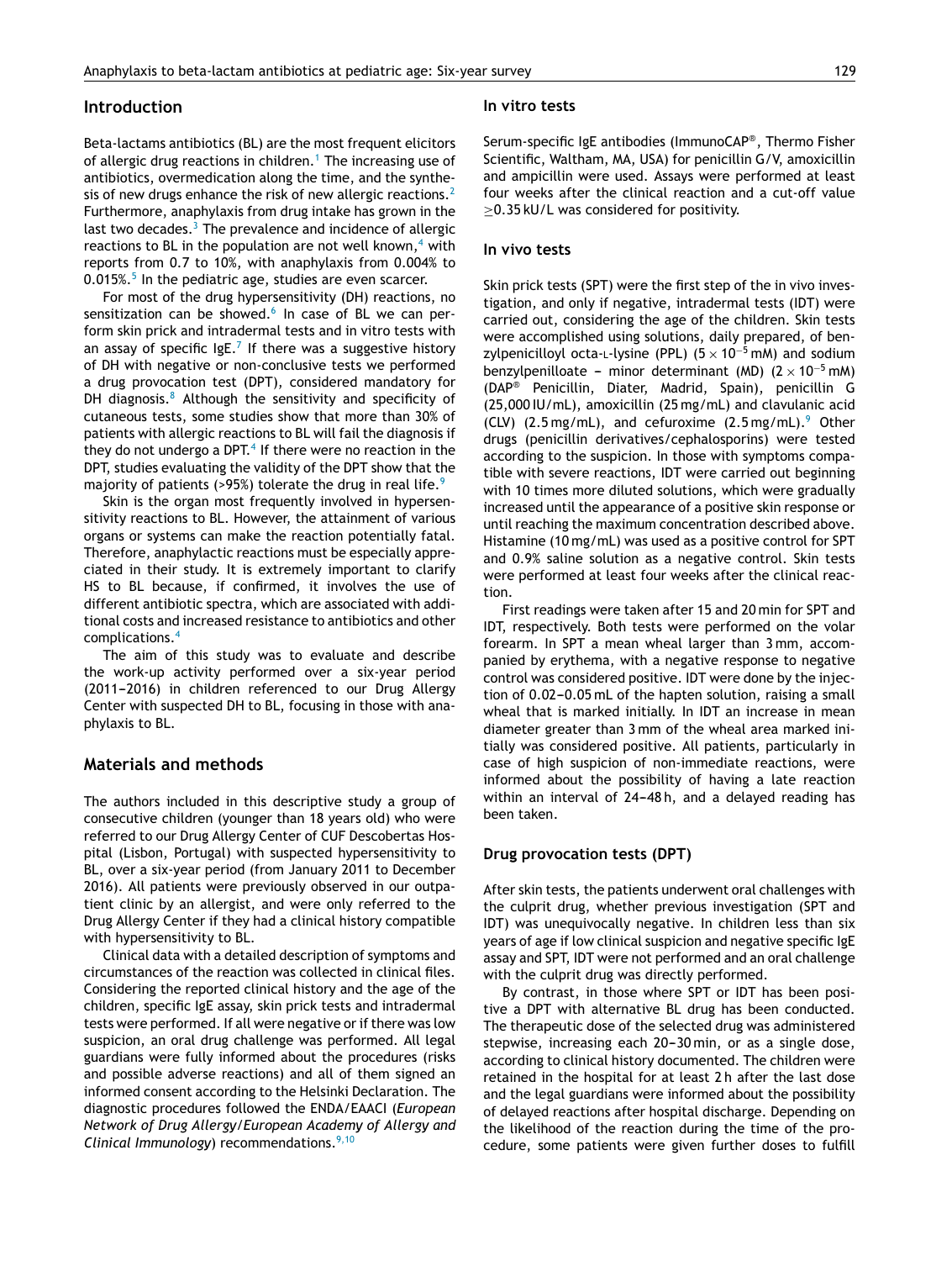24-72 h of oral challenge. If necessary, the oral challenge was prolonged until five to seven days. The telephone number of medical staff and appropriate medication in case of late allergic reaction, including antihistamine and corticosteroid drugs, were provided on hospital discharge, and were available during the follow-up period.

All tests were performed under strict medical surveillance, by professionals with experience in recognition and management of acute reactions. Epinephrine and other appropriate medication and resuscitation equipment were always available during carrying out of the tests.

#### **Results**

A total of 146 children with clinical suspicion of hypersensitivity reactions to BL were evaluated over the six years. The mean age was  $6.6 \pm 2.8$  years [1-17] and 52.1% were boys.

Amoxicillin, in combination with clavulanic acid or alone, was the most frequent culprit drug, responsible for the reaction in 69 (47.3%) and 68 (46.6%) children, respectively. The remaining drugs involved were: Penicillin (four  $-2.7\%$ ), Cephalosporins (Cefuroxime two; Cefoxitine one; Ceftriaxone one) (four  $-2.7%$ ) and Flucloxacillin (one  $-0.7%$ ).

HS to BL was confirmed in 21 children (14.4%). The hypersensitivity was ascertained by means of positive serum-specific IgE antibodies in two children (10%), by skin tests in 12 children (57%) and the remaining seven children (33%) by DPT. HS to BL was excluded in 99 children (67.8%) after oral DPT with the culprit drug. The remaining 26 children (17.8%), most of them at pre-school age, are under study but have a negative DPT to the alternative BL antibiotic (cefuroxime, second-generation cephalosporin).

Analyzing the two children diagnosed by in vitro tests, positive serum-specific IgE to amoxicillin was obtained in two patients with generalized urticaria: one patient with positive serum-specific IgE to penicillin G 3.5, penicillin V 3.69, amoxicillin 2.9 and ampicillin 3.43; the other patient with positive serum-specific IgE to amoxicillin 1.26.

Analyzing the twelve children diagnosed by skin tests: one child had positive SPT to amoxicillin and 11 children had positive IDT. The IDT were positive to: five to amoxicillin, two to PPL, one to PPL and MD, two to MD and one to Flucloxacillin. The remaining seven children diagnosed by positive DPT were with amoxicillin (5) and cefuroxime (2).

Considering the 21 confirmed cases all patients had mucocutaneous symptoms, and severe immediate reactions (anaphylaxis) occurred in seven children (4.8% of the total sample, but 33.3% of those with confirmed BL hypersensitivity) which are presented in [Table](#page-3-0) 1.

In relation to the seven children with anaphylaxis (four boys, three girls) we noticed that all of them have a personal history of allergic disease and one had a familiar history of HS to BL (patient 2). Six had the anaphylactic reaction with amoxicillin (four with amoxicillin and clavulanic acid) and one with flucloxacillin. Five children were admitted to the emergency department and one was hospitalized for two days. The allergological work-up study confirmed HS to BL by: positive SPT to amoxicillin (patient 6), positive IDT to amoxicillin (patient 1, 2 and 5), positive IDT to flucloxacillin (patient 3), positive IDT to PPL (patient 4) and positive DPT with amoxicillin (patient 7). Two children experienced

systemic reaction during IDT with amoxicillin (2.5 mg/mL), patient 2 had anaphylaxis that resolved with intramuscular epinephrine, patient 5 had rhinitis that resolved with an oral antihistamine. All children have negative serumspecific IgE antibodies. In all seven children, we performed an alternative oral challenge with cefuroxime, which was negative, and the child with anaphylaxis to flucloxacillin also performed an oral challenge with amoxicillin which was negative [\(Table](#page-3-0) 1).

#### **Discussion**

In this study, we evaluated a large group of children with suspected hypersensitivity to BL over a six-year period time and found that only 14% of them were truly BL allergic. The diagnosis was based up on a positive serum-specific IgE assay (10%), skin tests (57%) or DPT (33%). These data are higher than those found by Zambonino  $(8\%)$ ,<sup>[1](#page-4-0)</sup> Romano  $(10\%)$ <sup>[11](#page-4-0)</sup> and Rubio  $(11\%)$ ,  $^{12}$  $^{12}$  $^{12}$  although slightly lower than those reported by Ponvert  $(16\%)$ .<sup>[3](#page-4-0)</sup>

Regarding the prevalence of anaphylaxis demonstrated here (4.8%), we report the study by Manuyakorn et al.<sup>[2](#page-4-0)</sup> in which 4.7% of the children had a history of anaphylaxis, although in only 1/3 (1.6%) has the suspicion been proven.<sup>[2](#page-4-0)</sup> However, Ponvert et al. in a 20-year follow-up study of 1431 children, found that anaphylaxis was confirmed in 3.5% of cases.[3](#page-4-0)

As limitations of the study, we pointed out that clavulanic acid was not used in intradermal tests alone and the low sensitivity of skin tests for non-immediate reactions. In patients who have not yet performed cutaneous tests, it is justified by the fact that intradermal tests are not usually performed in children under six years old. Specific IgE assay revealed low diagnostic sensitivity. However, intradermal skin tests have shown a relevant importance as a diagnostic tool.

Amoxicillin is nowadays the most frequent BL drug involved in allergic reactions, $1,13$  namely in drug-induced anaphylaxis.[14](#page-4-0) Changes in beta-lactam prescription patterns in Europe may explain the increase in anaphylactic reactions to amoxicillin and the decrease in penicillin-related cases observed in recent years. All children with BL anaphylaxis in our study had a history of allergic diseases, although many studies do not show an association between atopy and drug HS.[3,14](#page-4-0)

Almost all cases of confirmed anaphylaxis (six from seven cases) were IgE mediated, with positive skin tests despite negative serum specific IgE. The diagnosis of anaphylaxis to beta-lactams was possible, mainly based on skin tests, one child had a positive skin prick test to amoxicillin and the other five children had positive intradermal tests, three to amoxicillin, one to PPL and one to flucloxacillin. Only one patient performed DPT with the culprit and he repeated the symptoms. Moreover, it was a child with a mental disorder so it was decided not to perform intradermal tests and to proceed to the provocation. In the remaining six cases, the diagnosis was reached through the skin tests. Therefore, we believe that skin tests remain of relevant importance in the work-up of an HS suspicion to BL.

Although the prevalence of anaphylaxis to BL in children was low, it cannot be ruled out and therefore these children should be studied in a specialized center.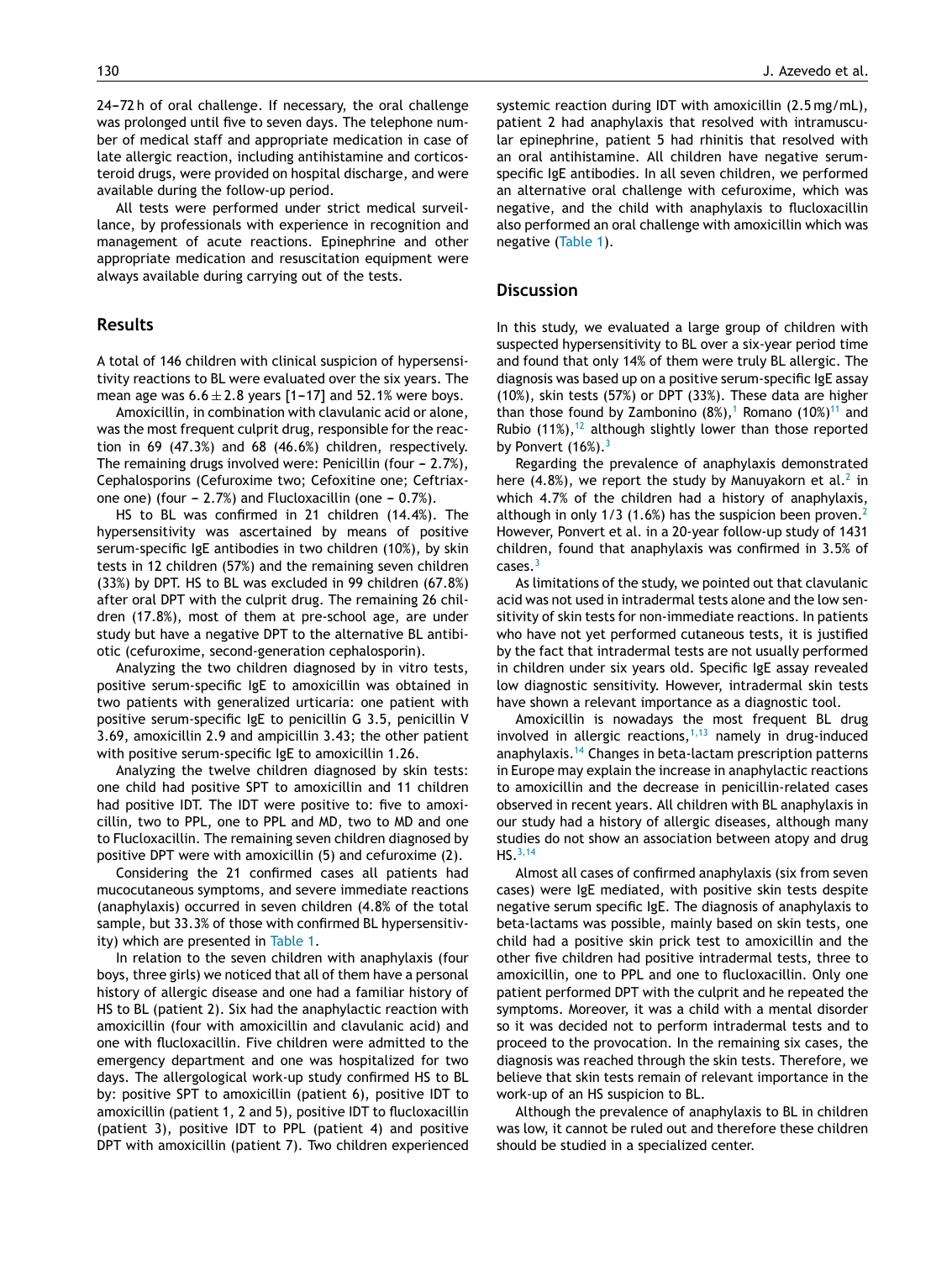| Patient Sex Atopy |   |                   | Age of<br>reaction | Culprit drug | Timing of reaction Reaction                    |                                                                                                      | Treatment                                             | Skin tests                                                                                                                                          | <b>DPT</b>                                                                                   |
|-------------------|---|-------------------|--------------------|--------------|------------------------------------------------|------------------------------------------------------------------------------------------------------|-------------------------------------------------------|-----------------------------------------------------------------------------------------------------------------------------------------------------|----------------------------------------------------------------------------------------------|
|                   | M | AA AR             | 5                  | AX/clav      | 1 h after AX/clav -<br>3-day treatment         | Generalized urticaria.<br>palpebral, lip and<br>tongue edema,<br>wheezing and larynx<br>edema        | Epinephrine in ED (2<br>days of inpatient)            | <b>IDT</b> Positive to AX<br>25 mg/mL with<br>wheal $11 \times 7$ mm                                                                                | Cefuroxime (alternative<br>DPT - negative)                                                   |
| $\overline{2}$    | F | AA AR AC AE       | 3                  | AX/clav      | 30 min after<br>$AX/clav - 5-dav$<br>treatment | Generalized urticaria, Antihistamine and<br>labial and tongue<br>edema and wheezing                  | corticosteroid in ED                                  | <b>IDT</b> Positive to AX<br>2.5 mg/mL with<br>anaphylactic<br>reaction:<br>prostration,<br>rhinoconjunctivi-<br>tis, urticaria and<br>bronchospasm | Cefuroxime (alternative<br>DPT - negative)                                                   |
| 3                 | M | FA (fish)         | 15                 | <b>FX</b>    | 1 h after FX (first<br>intake)                 | Oropharyngeal<br>tightness, cough,<br>nausea and facial<br>urticaria                                 | Antihistamine and<br>corticosteroid<br>(pediatrician) | <b>IDT Positive to FX</b><br>25 mg/mL with<br>wheal $10 \times 10$ mm                                                                               | Cefuroxime and<br>Amoxicillin (alternatives<br>DPT - negatives)                              |
| $\overline{4}$    | M | AR AE             | 8                  | AX           | 2 h after AX (first<br>intake)                 | Urticaria, vomiting<br>and dysphonia                                                                 | Antihistamine and<br>corticosteroid in ED             | <b>IDT to PPL with</b><br>wheal $9 \times 9 \times$ mm                                                                                              | Cefuroxime (alternative<br>DPT - negative)                                                   |
| 5                 | F | AA AR             | $\overline{7}$     | AX/clav      | 20 min after<br>AX/clav (second<br>intake)     | Generalized urticaria,<br>facial edema,<br>conjunctivitis, cough,<br>dysphonia and<br>abdominal pain | Antihistamine and<br>corticosteroid in ED             | <b>IDT Positive to AX</b><br>2.5 mg/mL with<br>wheal $13 \times 12$ mm<br>and rhinitis crisis                                                       | Cefuroxime (alternative<br>DPT - negative)                                                   |
| 6                 | F | AA AR AE          | 1.5                | AX/clav      | 2h after AX/clav<br>(first intake)             | Periorbital edema,<br>dyspnea and<br>hypoxemia                                                       | Epinephrine in ED                                     | SPT Positive to AX<br>20 mg/mL with<br>wheal $5 \times 4$ mm                                                                                        | Cefuroxime (alternative<br>$DPT - negative)$                                                 |
| 7                 | M | AR AE FA (plum) 1 |                    | AX           | 2h after AX (4-day<br>treatment)               | Generalized urticaria, Antihistamine and<br>vomiting and diarrhea corticosteroid                     | (pediatrician)                                        | IDT not performed<br>(Autist) SPT<br>negative                                                                                                       | Positive to AX (culprit<br>DPT) with vomiting;<br>Cefuroxime (alternative<br>DPT - negative) |

<span id="page-3-0"></span>**Table 1** Clinical characteristics of children with confirmed anaphylaxis to BL.

AA: allergic asthma; AC: allergic conjunctivitis; AE: atopic eczema; AR: allergic rhinitis; AX: amoxicillin; BL: beta-lactam; Clav: clavulanic acid; DPT: drug provocation test; ED: emergency department; F: feminine; FA: food allergy; FX: flucloxacillin; IDT: intradermal test; M: masculine; PPL: benzylpenicilloylocta-L-lysine; SPT: skin prick test.